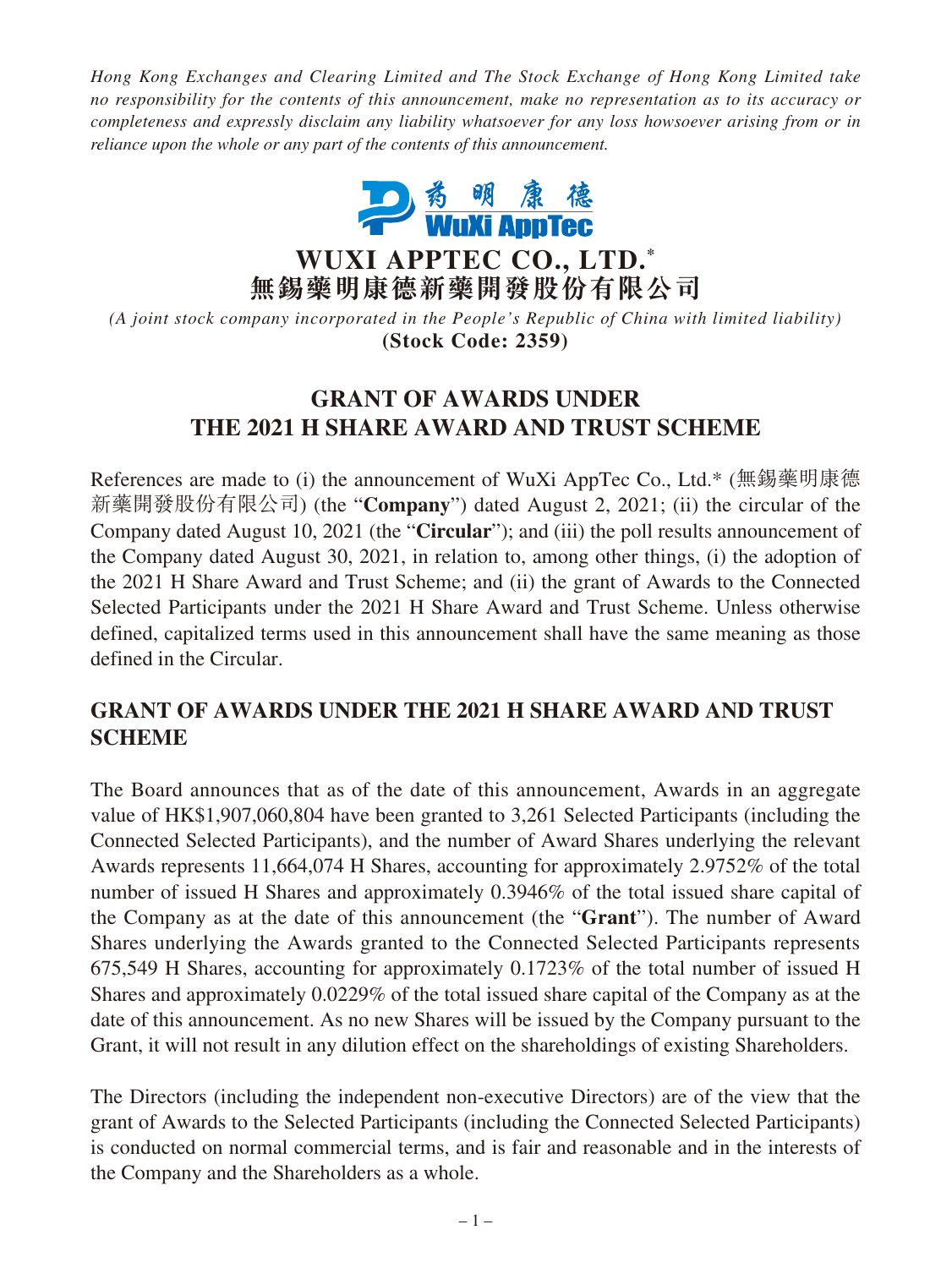# **Selected Participants under the Grant**

There are a total of 3,261 Selected Participants under the Grant, which comprise 13 Connected Selected Participants and 3,248 Independent Selected Participants. To the best of the Directors' knowledge, information and belief, having made all reasonable enquiries, the Independent Selected Participants are parties not connected with the Company within the meaning of the Listing Rules. The details of the Grant are set out as follows:

|                                           |                                                                                                                                            |                    | Approximate<br>percentage to the<br>maximum amount<br>of underlying fund<br>of the Scheme<br>Limit | <b>Number of Award</b><br><b>Shares underlying</b> | Approximate<br>percentage to the<br>total number of<br><b>H</b> Shares as at<br>the date of this | Approximate<br>percentage to<br>the total issued<br>share capital of<br>the Company as<br>at the date of this |
|-------------------------------------------|--------------------------------------------------------------------------------------------------------------------------------------------|--------------------|----------------------------------------------------------------------------------------------------|----------------------------------------------------|--------------------------------------------------------------------------------------------------|---------------------------------------------------------------------------------------------------------------|
| <b>Name</b>                               | <b>Position</b>                                                                                                                            | Value of the Award | (i.e. HK\$2 billion)                                                                               | the Award<br>(Note 1)                              | announcement                                                                                     | announcement                                                                                                  |
| <b>Connected Selected</b><br>Participants |                                                                                                                                            |                    |                                                                                                    |                                                    |                                                                                                  |                                                                                                               |
| Dr. Ge Li                                 | Executive Director, chairman<br>and chief executive officer                                                                                | HK\$25,788,705     | 1.2894%                                                                                            | 157,729 H Shares                                   | 0.0402%                                                                                          | 0.0053%                                                                                                       |
| Mr. Edward Hu                             | Executive Director, vice<br>chairman and global chief<br>investment officer                                                                | HK\$11,537,053     | 0.5769%                                                                                            | 70,563 H Shares                                    | 0.0180%                                                                                          | 0.0024%                                                                                                       |
| Dr. Steve Qing<br>Yang                    | Executive Director, co-chief<br>executive officer                                                                                          | HK\$12,331,702     | 0.6166%                                                                                            | 75,423 H Shares                                    | 0.0192%                                                                                          | 0.0026%                                                                                                       |
| Dr. Minzhang Chen                         | Co-chief executive officer                                                                                                                 | HK\$16,302,442     | 0.8151%                                                                                            | 99,709 H Shares                                    | 0.0254%                                                                                          | 0.0034%                                                                                                       |
| Dr. Shuhui Chen                           | Vice president                                                                                                                             | HK\$12,198,532     | 0.6099%                                                                                            | 74,609 H Shares                                    | 0.0190%                                                                                          | 0.0025%                                                                                                       |
| Mr. Zhaohui Zhang                         | Executive Director, vice<br>president                                                                                                      | HK\$8,596,236      | 0.4298%                                                                                            | 52,576 H Shares                                    | 0.0134%                                                                                          | 0.0018%                                                                                                       |
| Dr. Ning Zhao                             | Executive Director, vice<br>president                                                                                                      | HK\$5,730,825      | 0.2865%                                                                                            | 35,051 H Shares                                    | 0.0089%                                                                                          | 0.0012%                                                                                                       |
| Mr. Ellis Bih-Hsin<br>Chu                 | Chief financial officer                                                                                                                    | HK\$4,569,073      | 0.2285%                                                                                            | 27,946 H Shares                                    | 0.0071%                                                                                          | 0.0009%                                                                                                       |
| Mr. Guodong Tong                          | President of principal<br>subsidiaries of the Company                                                                                      | HK\$5,730,825      | 0.2865%                                                                                            | 35,051 H Shares                                    | 0.0089%                                                                                          | 0.0012%                                                                                                       |
| Ms. Hui Xu                                | President of subsidiaries of<br>the Company which do<br>not amount to insignificant<br>subsidiaries in terms of their<br>aggregate profits | HK\$3,745,723      | 0.1873%                                                                                            | 22,909 H Shares                                    | 0.0058%                                                                                          | 0.0008%                                                                                                       |
| Ms. Wendy J. Hu*                          | Senior director of human<br>resources                                                                                                      | HK\$1,340,544      | 0.0670%                                                                                            | 8,199 H Shares                                     | 0.0021%                                                                                          | 0.0003%                                                                                                       |

*\* Ms. Wendy J. Hu is the spouse of Mr. Edward Hu.*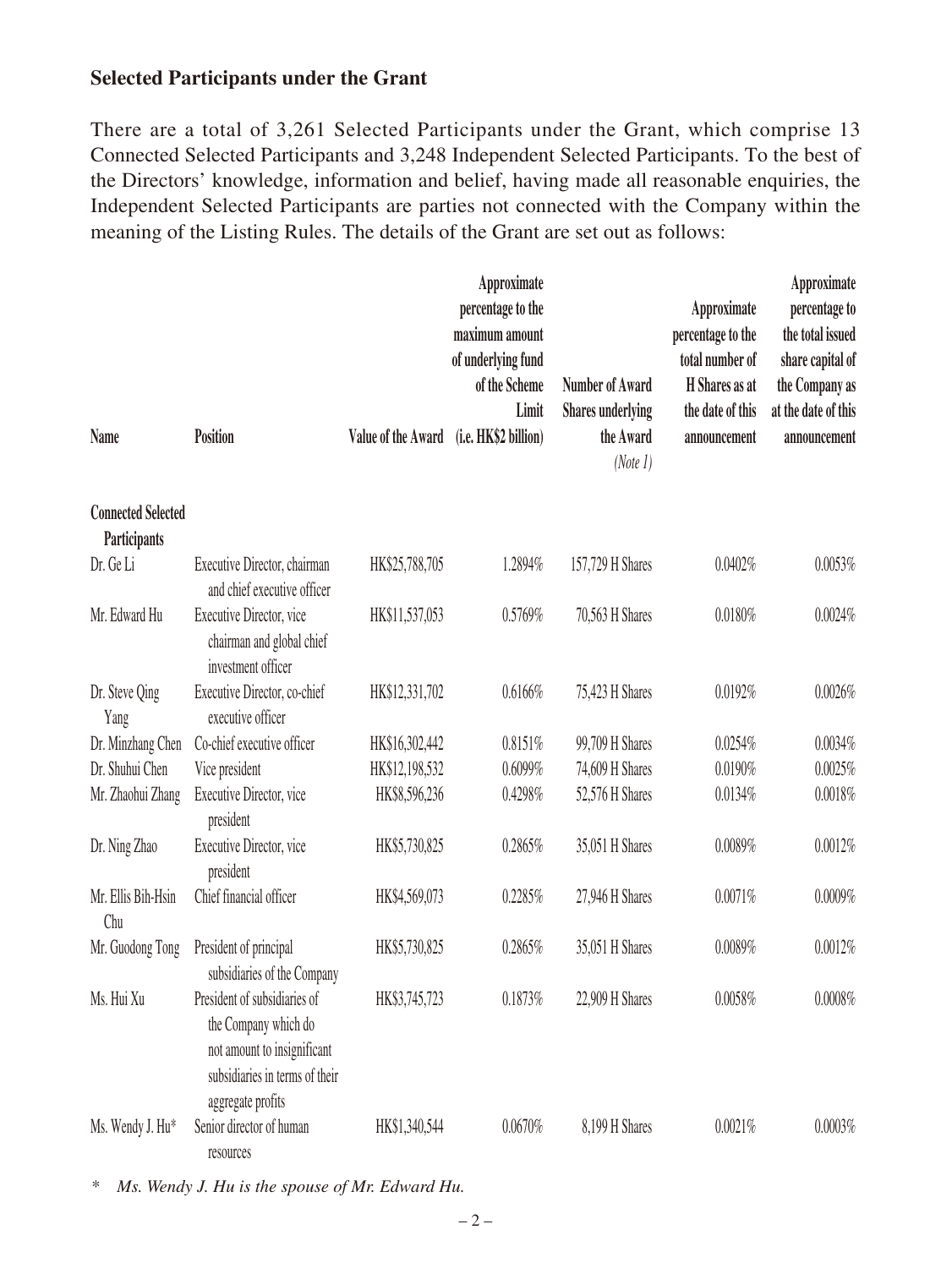| Name                                                                                                                                                                              | Position                                 | Value of the Award | Approximate<br>percentage to the<br>maximum amount<br>of underlying fund<br>of the Scheme<br>Limit<br>(i.e. HK\$2 billion) | <b>Number of Award</b><br><b>Shares underlying</b><br>the Award<br>(Note 1) | Approximate<br>percentage to the<br>total number of<br><b>H</b> Shares as at<br>the date of this<br>announcement | Approximate<br>percentage to<br>the total issued<br>share capital of<br>the Company as<br>at the date of this<br>announcement |
|-----------------------------------------------------------------------------------------------------------------------------------------------------------------------------------|------------------------------------------|--------------------|----------------------------------------------------------------------------------------------------------------------------|-----------------------------------------------------------------------------|------------------------------------------------------------------------------------------------------------------|-------------------------------------------------------------------------------------------------------------------------------|
| Mr. Harry Liang He                                                                                                                                                                | Chairman of the Supervisory<br>Committee | HK\$1,910,276      | 0.0955%                                                                                                                    | 11,684 H Shares                                                             | 0.0030%                                                                                                          | 0.0004%                                                                                                                       |
| Ms. Minfang Zhu                                                                                                                                                                   | Employee representative<br>Supervisor    | HK\$670,273        | 0.0335%                                                                                                                    | 4,100 H Shares                                                              | 0.0010%                                                                                                          | 0.0001%                                                                                                                       |
| Sub-total                                                                                                                                                                         |                                          | HK\$110,452,209    | 5.5226%                                                                                                                    | 675,549 H Shares                                                            | 0.1723%                                                                                                          | 0.0229%                                                                                                                       |
| Independent<br><b>Selected</b><br>Participants<br>3,248 senior management, mid-level managers, basic-<br>level managers, backbone members of technicians<br>and other technicians |                                          | HK\$1,796,608,595  | 89.8304%                                                                                                                   | 10,988,525 H Shares                                                         | 2.8029%                                                                                                          | 0.3718%                                                                                                                       |
| Sub-total                                                                                                                                                                         |                                          | HK\$1,796,608,595  | 89.8304%                                                                                                                   | 10,988,525 H Shares                                                         | 2.8029%                                                                                                          | 0.3718%                                                                                                                       |
| <b>Total</b>                                                                                                                                                                      |                                          | HK\$1,907,060,804  | 95.3530%                                                                                                                   | 11,664,074 H Shares                                                         | 2.9752%                                                                                                          | $0.3946\%$                                                                                                                    |

*Note 1:* The number of Award Shares underlying the Award is fixed based on the number of Award Shares acquired by the Trustee through on-market transactions from time to time at prevailing market price and apportioned to the corresponding value of the relevant Award based on the volume-weighted average price at the Trustee acquired such Award Shares pursuant to the 2021 H Share Award and Trust Scheme.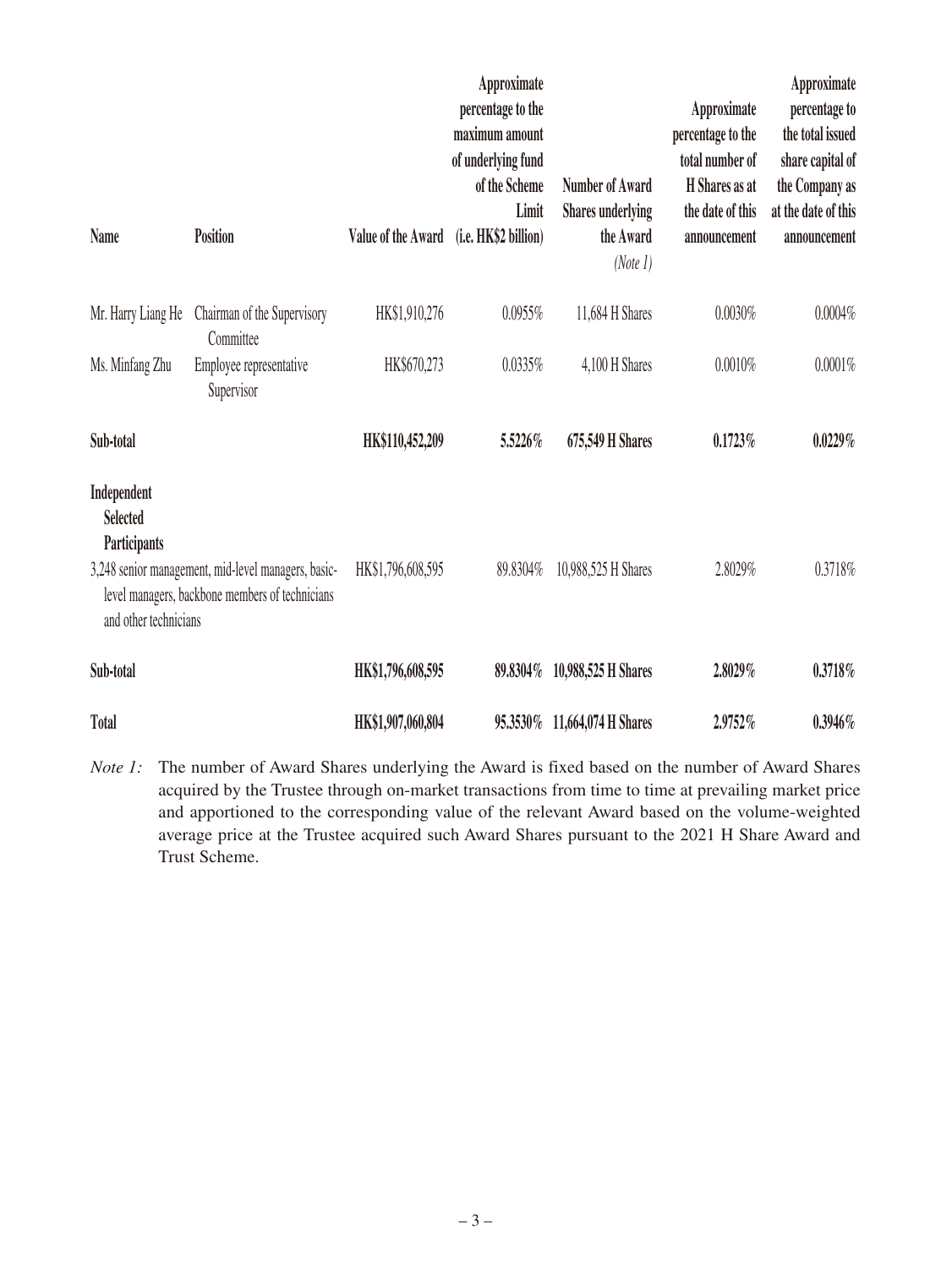# **Vesting schedule**

The Vesting Dates of the Awards under the Grant are as follows *(Note)*:

| <b>Vesting Dates</b> | <b>Proportion of Vesting</b> |  |
|----------------------|------------------------------|--|
| November 23, 2022    | 25%                          |  |
| November 23, 2023    | 25%                          |  |
| November 23, 2024    | 25%                          |  |
| November 23, 2025    | 25%                          |  |
|                      |                              |  |

*Note:*

If the Vesting Date is not a Business Day, the Vesting Date shall, subject to any trading halt or suspension in trading of the H Shares, be the Business Day immediately thereafter.

#### **Vesting conditions**

Vesting of the Awards under the Grant is subject to conditions of the individual performance indicators of the Selected Participants, and any other applicable vesting conditions as set out in the Award Letter.

For further details on the vesting conditions of the Awards (including the conditions of the individual performance indicators of the Selected Participants), please refer to the section headed "II. Proposed Adoption of the 2021 H Share Award and Trust Scheme — Vesting of the Awards — Vesting Conditions" in the Circular.

# **IMPLICATIONS UNDER THE LISTING RULES**

### **The 2021 H Share Award and Trust Scheme**

The 2021 H Share Award and Trust Scheme involves no issue of new shares or granting of option for any new securities of the Company. Thus, it does not constitute a share option scheme as defined and regulated under Chapter 17 of the Listing Rules.